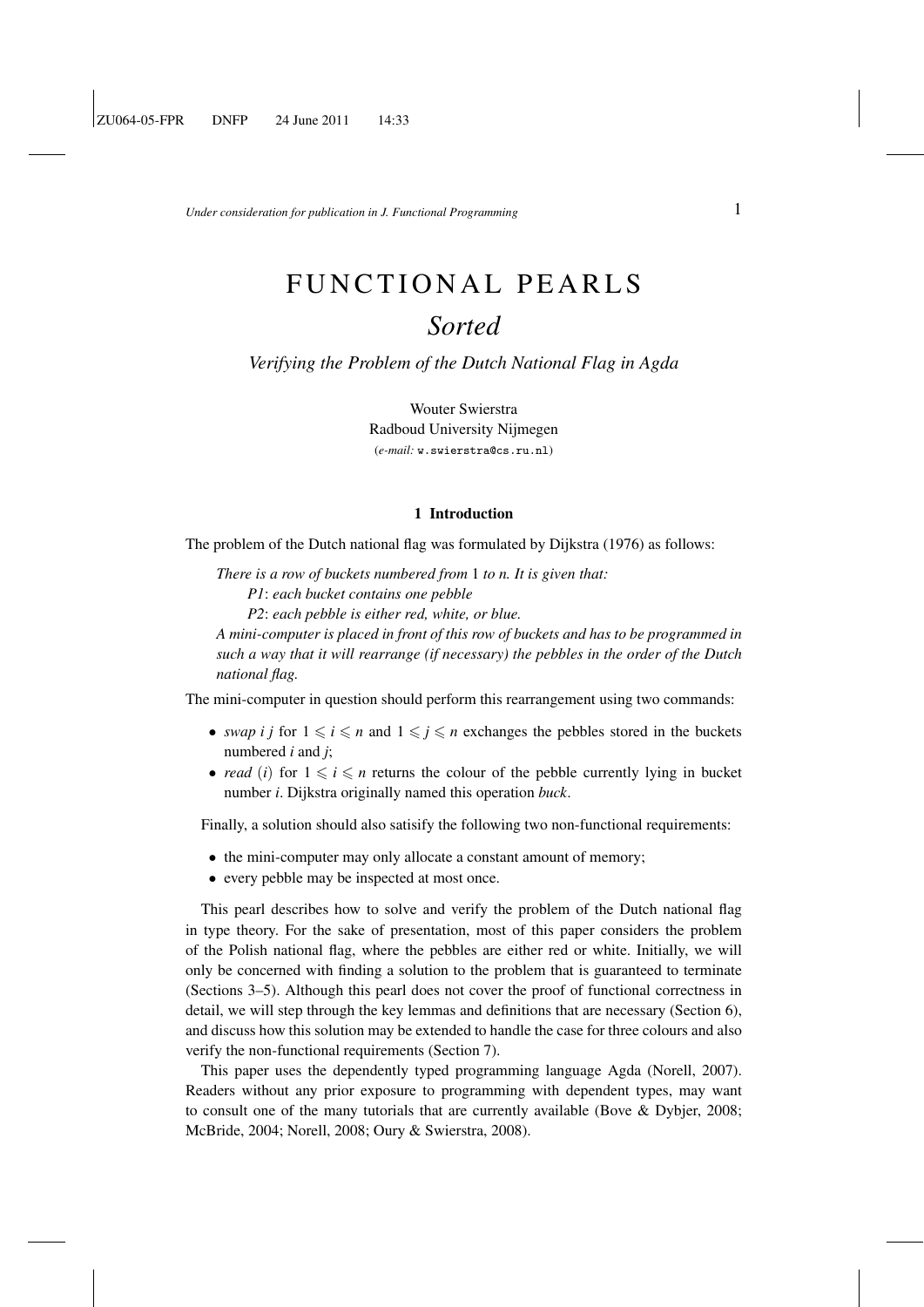## 2 A functional specification of the mini-computer

Before we can tackle the problem of the Dutch national flag, we need to give a type theoretic account of the mini-computer and its commands.

The primitive commands with which we can program the mini-computer take numbers between 1 and *n* as their arguments. One way to represent these numbers is as follows:

data  $Index : Nat \rightarrow Set$  where *One* : *Index* (*Succ n*) *Next* : *Index*  $n \rightarrow$  *Index* (*Succ n*)

The type *Index n* has *n* canonical inhabitants. Several examples of such finite types should be familiar: *Index* 0 is isomorphic to the empty type; *Index* 1 is isomorphic to the unit type; *Index* 2 is isomorphic to the Boolean type.

Note that in the typeset code, any unbound variables in type signatures are implicitly universally quantified, just as in Haskell (Peyton Jones, 2003), Epigram (McBride & McKinna, 2004), and Idris (Brady, 2011). For example, the variable *n* used in both constructors of the *Index* type is implicitly quantified at the start of both type declarations.

The *Buckets n* data type below describes the pebbles that are currently in each of the *n* buckets:

data *Pebble* : *Set* where *Red* :*Pebble White* :*Pebble* data *Buckets*:*Nat* → *Set* where *Nil* :*Buckets Zero Cons*:  $Pebble \rightarrow Buckets \space n \rightarrow Buckets \space (Succ \space n)$ 

The solution we present here will be structured using a state monad:

 $State: Nat \rightarrow Set \rightarrow Set$ *State n a* = *Buckets n*  $\rightarrow$  *Pair a* (*Buckets n*) *exec* : *State n a* → *Buckets n* → *Buckets n*  $exec f bs = snd (f bs)$ 

The code presented in the remainder of this paper will use Haskell's notation for the unit (*return*) and bind  $(\gg)$  operations.

We can now define the *read* function, that returns the pebble stored at the bucket with its argument index. We do so using an auxiliary dereferencing operator that looks up the pebble stored at a particular index:

 $\Box$ : *Buckets n*  $\rightarrow$  *Index n*  $\rightarrow$  *Pebble Nil*!()  $(Cons\ p\ ps)$ ! *One* = *p*  $(Cons p ps)$ !  $(Next i) = ps! i$ *read* : *Index n* → *State n Pebble read i bs* =  $(bs!i, bs)$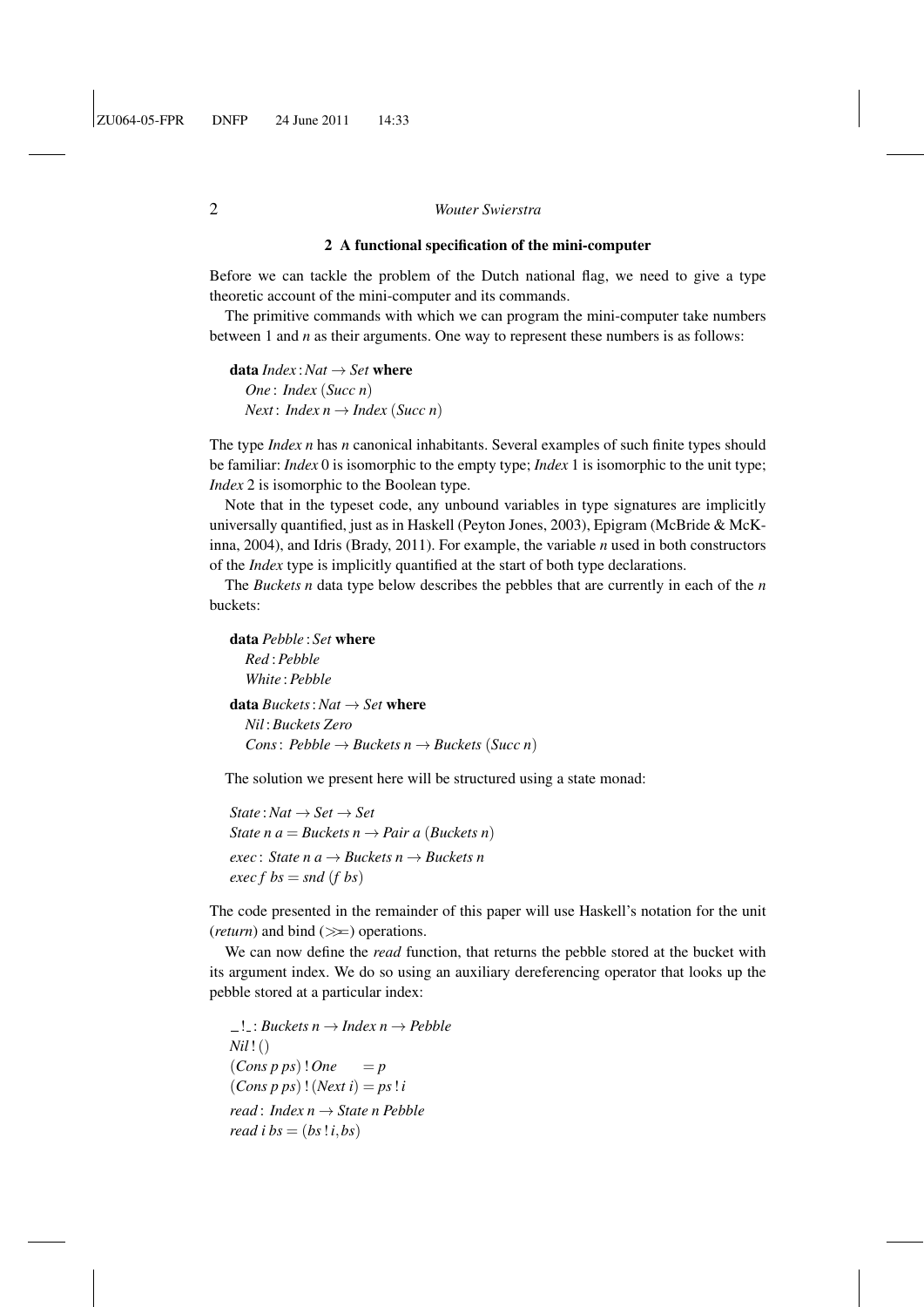Note that the dereferencing operator is *total*. In the *Nil* branch, we know that there is no possible inhabitant of *Index Zero* and we supply the 'impossible' pattern () and omit the right-hand side of the definition accordingly.

Before defining the *swap* operation, it is convenient to define the following functions:

*update* : *Index n* → *Pebble* → *Buckets n* → *Buckets n update One x*  $(Cons\ p\ ps) = Cons\ x\ ps$ *update* (*Next i*) *x* (*Cons p ps*) = *Cons p* (*update i x ps*) *write* : *Index n* → *Pebble* → *State n Unit write i p bs* = (*unit*,*update i p bs*)

Calling *write i p* replaces the pebble stored in bucket number *i* with the pebble *p*. Although the interface of the mini-computer does not support this operation, we can use it to define *swap* as follows:

*swap* : *Index n* → *Index n* → *State n Unit*  $swap \, i \, j = read \, i \gg \lambda p_i \rightarrow$ *read*  $j \gg \lambda p_j \rightarrow$ *write i*  $p_j \gg$ *write j p<sup>i</sup>*

Providing definitions for *swap* and *read* completes the functional specification of the mini-computer. This specification is in fact a degenerate case of the functional specification of mutable state (Swierstra, 2008). As the mini-computer cannot allocate new buckets, it is considerably simpler.

#### 3 A first attempt

It is now time to sketch a solution to the simplified version of the problem with only two colours. In the coming sections, we will refine this solution to a valid Agda program.

Dijkstra's key insight is that during the execution of any solution, the row of buckets must be divided into separate zones of consecutively numbered buckets. In the simple case with only two colours, we will need three disjoint zones: the zone of buckets storing pebbles known to be red; the zone of buckets storing pebbles known to be white; and the zone of buckets storing pebbles of undetermined colour.

To delineate these zones, we need to keep track of two numbers *r* and *w*. Throughout the execution of our solution, we will maintain the following invariant on *r* and *w*:

- for all *k*, where  $1 \leq k < r$ , the pebble in bucket number *k* is known to be red;
- and for all *k*, where  $w < k \le n$ , the pebble in bucket number *k* is known to be white.

Note that this invariant does not say anything about the pebbles stored in buckets numbered *k* for  $r \le k \le w$ . In particular, if we initialize *r* and *w* to 1 and *n* respectively the invariant is trivially true.

With this invariant in mind, we might arrive at the (pseudocode) solution for the problem of the Polish national flag in Figure 1. If  $r \equiv w$ , there is no further sorting necessary as a consequence of our invariant. Otherwise we inspect the pebble stored in bucket number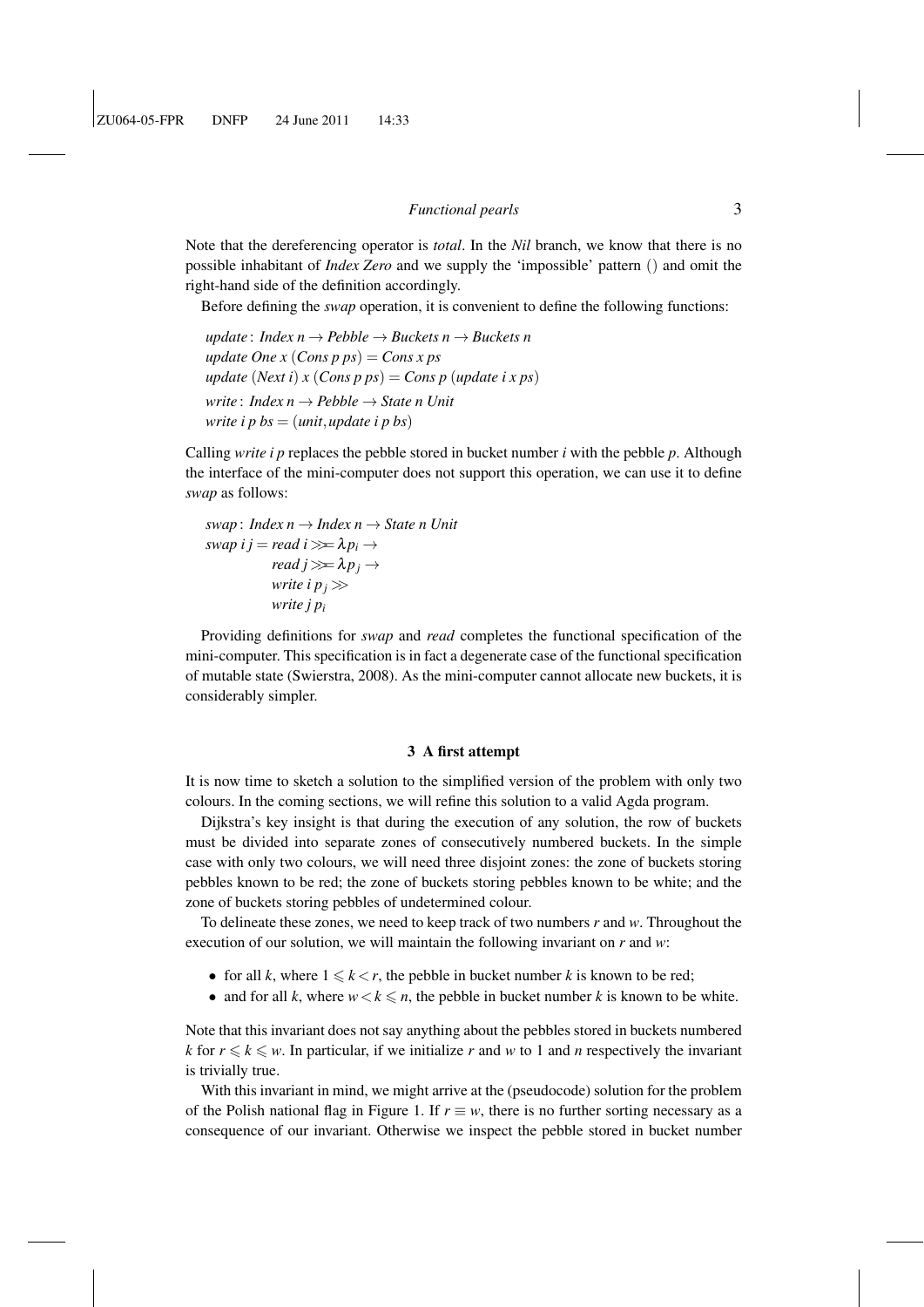```
sort: Index n \rightarrow Index n \rightarrow State nsort r w = \textbf{if } r \equiv w \textbf{ then } return \textbf{ unit}else read r \gg \lambda c \rightarrowcase c of
                       Red \rightarrow sort (r+1) w
                       White \rightarrow swap r w \gg sort r (w-1)
```
Fig. 1. A pseudocode definition of the *sort* function

*r*. If this pebble is red, we have established the invariant holds for  $r + 1$  and *w*. We can therefore increment *r* and make a recursive call without having to reorder any pebbles.

If we encounter a white pebble in bucket number *r*, there is more work to do. The call *swap r w* ensures that all the pebbles in buckets with a number *k*, for  $w \le k \le n$ , are white. Put differently, after this *swap* we can establish that our invariant holds for *r* and *w*−1. In contrast to the previous case, the recursive call decrements *w* instead of incrementing *r*.

There are several problems with this definition. Firstly, it is not structurally recursive and therefore it is rejected by Agda's termination checker. This should come as no surprise: the function call *sort* r w only terminates provided  $r \leq w$ , as the difference between w and r decreases in every recursive step. The Agda solution must make this informal argument precise.

Furthermore, we have not defined how to increment or decrement inhabitants of *Index n*. Before we try to implement the *sort* function in Agda, we will have a closer look at the structure of such finite types.

#### 4 Finite types

How shall we define the increment and decrement operations on inhabitants of *Index n*?

An obvious, but incorrect, choice of increment operation is the *Next* constructor. Recall that *Next* has type *Index n*  $\rightarrow$  *Index (Succ n*), whereas we would like to have a function of type *Index n*  $\rightarrow$  *Index n*. Similarly, "peeling off" a *Next* constructor does not yield a decrement operation of the desired type.

The *Next* constructor, however, is not the only way to embed an inhabitant of *Index n* into *Index* (*Succ n*). Another choice of embedding is the *inj* function, given by:

*inj*: *Index*  $n \rightarrow$  *Index* (*Succ n*) *inj One* = *One*  $inj$  (*Next i*) = *Next* (*inj i*)

Morally the *inj* function is the identity, even if it maps *One* :*Index n* to *One* :*Index* (*Succ n*), thereby changing its type. We can visualise the difference between *inj* and *Next*, mapping *Index* 3 to *Index* 4, in Figure 2.

Figure 2(a) illustrates the graph of the *inj* function. The elements of *Index* 3 and *Index* 4 are enumerated on the left and on the right respectively. The *inj* function maps the *One* element of *Index* 3 to the *One* element of *Index* 4; similarly, *Next i* is mapped to *Next* (*inj i*).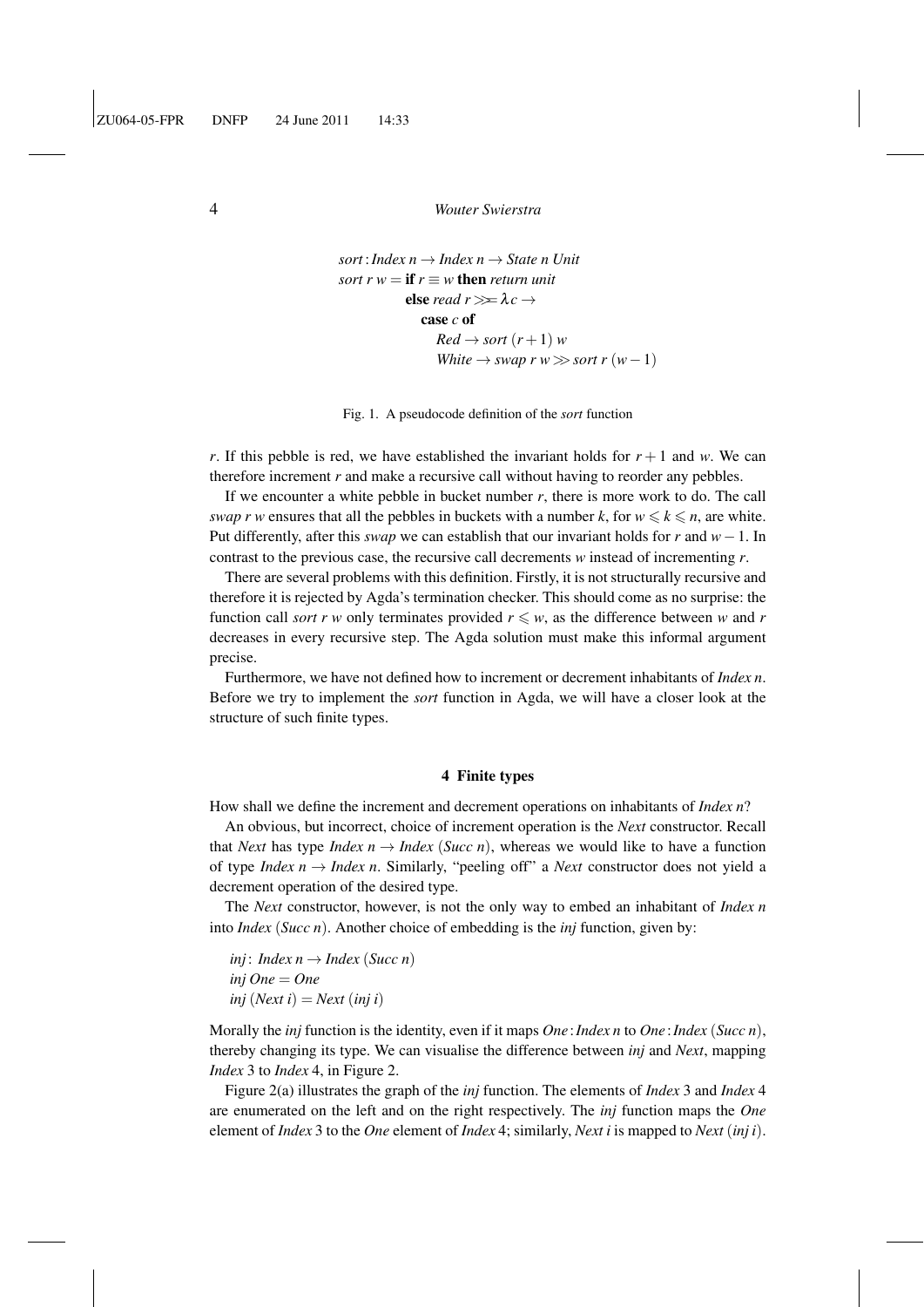

Fig. 2. The graph of the *inj* function (a) and the *Next* constructor (b) on *Index* 3

As Figure 2(b) illustrates, the *Next* constructor behaves quite differently. It increments all the indices in *Index* 3, freeing space for a new index, *One* :*Index* 4.

From this picture, we can make the central observation: *Next i* is the successor of *inj i* and correspondingly, *inj i* is the predecessor of *Next i*.

The question remains: how do we know when an index is in the image of *inj* or *Next*? Surprisingly, we will acquire this information as a consequence of making the algorithm structurally recursive.

#### 5 A structurally recursive solution

To revise our definition of sorting, we need to make the structure of the recursion explicit. Informally, we have previously established that the function call *sort r w* will terminate provided  $r \leq w$ . The usual choice of order on inhabitants of *Index n* is given by the following data type:

**data**  $\leq \leq$  : (*i j* : *Index n*)  $\rightarrow$  *Set* where *Base* : *One*  $\leq i$ *Step* :  $i \leq j \rightarrow Next$   $i \leq Next$  *j* 

The base case states that *One* is the least inhabitant of any non-empty finite type. Provided  $i \leq j$ , the *Step* constructor proves *Next*  $i \leq Next j$ .

This definition, however, does not reflect the structure of our algorithm. A better choice is to define the following data type, representing the difference between two inhabitants of *Index n*:

**data** *Difference* : (*i j* : *Index n*)  $\rightarrow$  *Set* where *Same* : (*i*:*Index n*) → *Difference i i Step* :  $(i j : Index n) \rightarrow Difference i j \rightarrow Difference (inj i) (Next j)$ 

The base case, *Same*, captures the situation when the two indices are the same; the *Step* constructor increases the difference between the two indices by incrementing the greater of the two.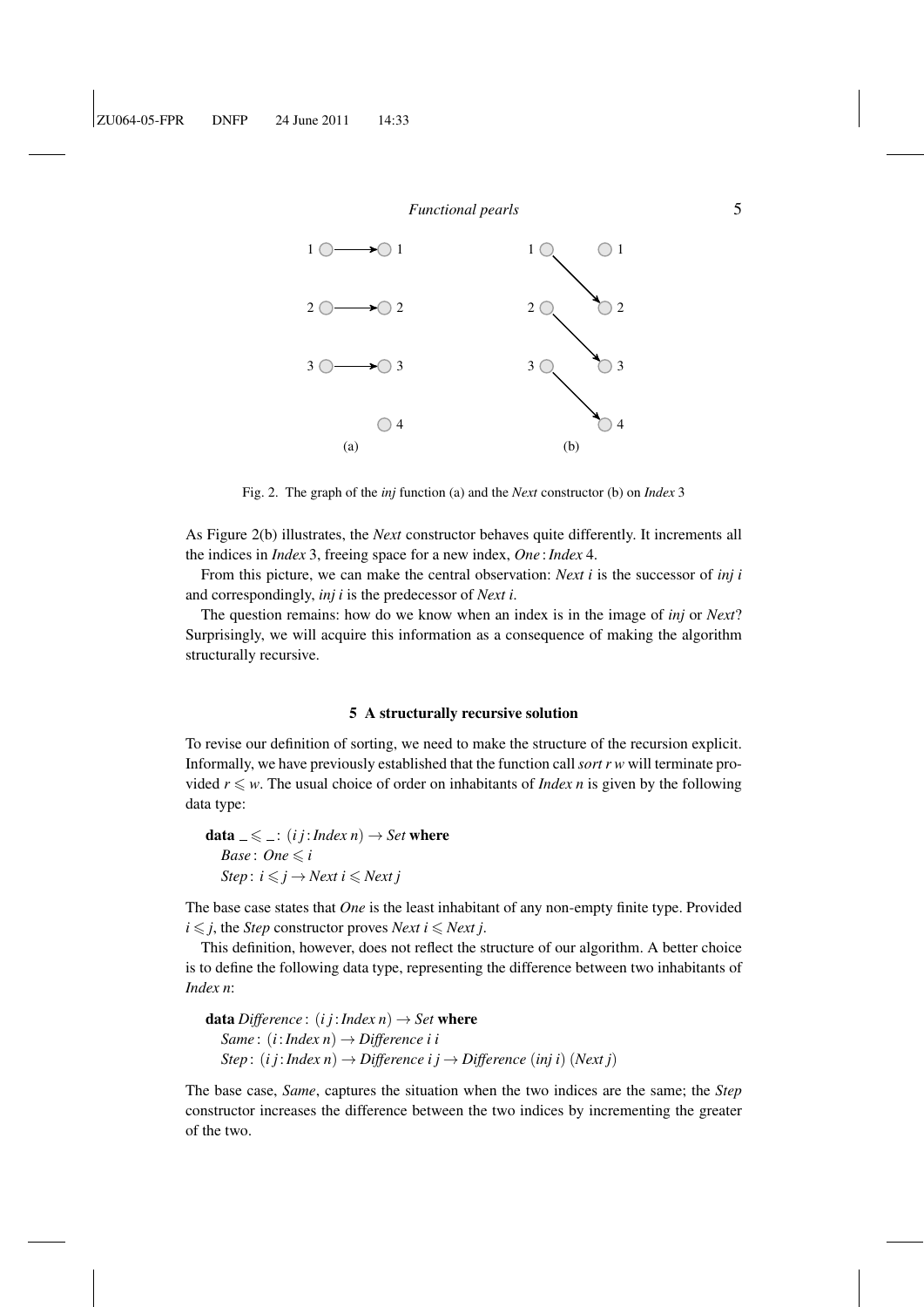```
sort : (r: Index n) \rightarrow (w:Index n) \rightarrow Difference r w \rightarrow State n Unitsort |i| |i| (Same i) = return unit
sort \vert \textit{inj i} \vert \vert Next j \vert (Step i j p) =
   read (inj i) \gg \lambda c \rightarrowcase c of
       Red \rightarrow sort (Next i) (Next j) (nextDiff i j p)White \rightarrow swap (inj i) (Next j) \ggsort (inj i) (inj j) (injDiff i j p)
```
Fig. 3. The definition of the *sort* function

Using this definition of *Difference*, we define our sorting function by induction on the difference between *r* and *w* in Figure 3. Note that Agda does not provide local case statements – the accompanying code, available from the author's website, defines *sort* using a fold over the *Pebble* type. This fold has been typeset as a case statement for the sake of clarity.

The pattern matching in this definition deserves some attention. In the first branch, we match on the *Same* constructor. As a result of this pattern match, we learn that *r* and *w* can only be equal to the argument *i* of the *Same* constructor. This information is reflected by the forced pattern  $|i|$  that we see in place of the arguments *r* and *w*.

By pattern matching on the *Step* constructor, we also learn something about *r* and *w*: as they are not equal, *r* and *w* must be in the images of *inj* and *Next* respectively. The definition of this branch closely follows the pseudocode solution we have seen previously. It reads the pebble in bucket number *inj i*. If it is red, we continue sorting with *Next i* and *Next j*, thereby incrementing *inj i*. If it is white, we perform a swap and continue sorting with *inj i* and *inj j*, thereby decrementing *Next j*. This is where we apply our observation on incrementing and decrementing inhabitants of *Index n* from the previous section.

To perform the recursive calls, we need to define two lemmas with the following types:

 $nextDiff$ : (*i j* : *Index n*)  $\rightarrow$  *Difference i j*  $\rightarrow$  *Difference* (*Next i*) (*Next j*)  $injDiff$  :  $(i j: Index n) \rightarrow Difference i j \rightarrow Difference (inj i)$   $(inj j)$ 

Both these lemmas are easy to prove by induction on the *Difference* between *i* and *j*.

Unfortunately, this definition of *sort* is still not structurally recursive. The *sort* function is defined by induction on the difference between *r* and *w*, but the recursive calls are not to structurally smaller subterms, but rather require the application of an additional lemma. Therefore it is still not accepted by Agda's termination checker.

The solution is to revise our *Difference* data type as follows:

```
data SortT : (i j : Index n) \rightarrow Set where
   Base : (i:Index n) \rightarrow SortT i i
   Step : (i j: Index n) \rightarrowSortT (Next i) (Next j) \rightarrow SortT (inj i) (inj j) \rightarrow SortT (inj i) (Next j)
```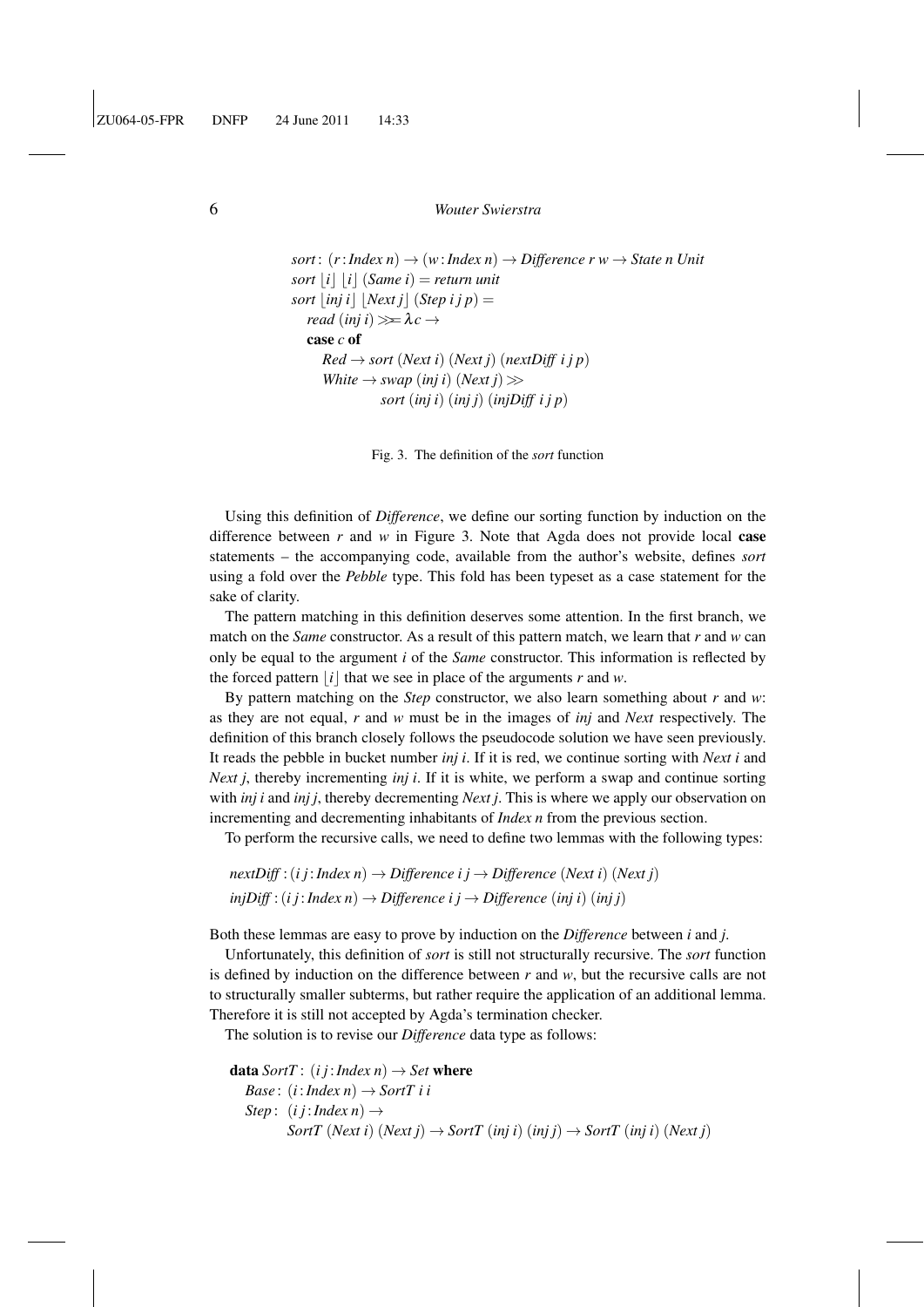```
sort: (r: Index\ n) \rightarrow (w:Index\ n) \rightarrow SortT\ r\ w \rightarrow State\ n\ Unitsort |i| |i| (Base i) = return unit
sort \vert \text{inj } i \vert \vert Next j \vert (Step i j pDiff pInj) =
   read (inj i) \gg \lambda c \rightarrowcase c of
       Red \rightarrow sort (Next i) (Next j) pDiffWhite \rightarrow swap (inj i) (Next j) \ggsort (inj i) (inj j) pInj
```
Fig. 4. The final definition of the *sort* function

Instead of requiring the application of the above two lemmas, we bake the proofs required for the two recursive calls into the data type over which we recurse. More generally, this is an instance of the Bove-Capretta method (Bove & Capretta, 2005), that calculates such a type from any non-structurally recursive definition.

Of course, we can show this definition to be equivalent to the original *Difference* type using the *nextDiff* and *injDiff* lemmas. The name *SortT* for this data type should suggest that it encodes the conditions under which the *sort* function will terminate.

The final definition of the *sort* function, using the *SortT* predicate, is given in Figure 4.

All that remains to be done to solve the problem of the Polish national flag is to call *sort* with suitable initial arguments. We initialise *r* to *One* and *w* to *maxIndex k*, the largest inhabitant of *Index* (*Succ k*). To kick off the sorting function, we must still provide a proof that *SortT One* (*maxIndex k*) is inhabited, calculated by the *terminates* function.

```
polish : (n:Nat) \rightarrow State\ n\ Unitpolish Zero = return unit
polish (Succ k) = sort One (maxIndex k) terminates
  where
     maxIndex:(n:Nat) \rightarrow Index(Succ n)maxIndex Zero = One
     maxIndex(Succ k) = Next(maxIndex k)terminates: SortT One (maxIndex k)
     terminates = toSortT One (maxIndex k) Base
```
The easiest way to prove termination is by exploiting the equivalence between  $i \leq j$  and *SortT i j*, witnessed by the function *toSortT*, whose definition is uninteresting enough to omit. Clearly  $One \leq$  *maxIndex k*, by the *Base* constructor. Passing this proof as an argument to *toSortT* then gives the required proof of termination. The definition of *toSortT* proceeds by recursion over the two *Index* arguments.

This completes our solution to the problem of the Polish national flag. Now we need to prove it correct.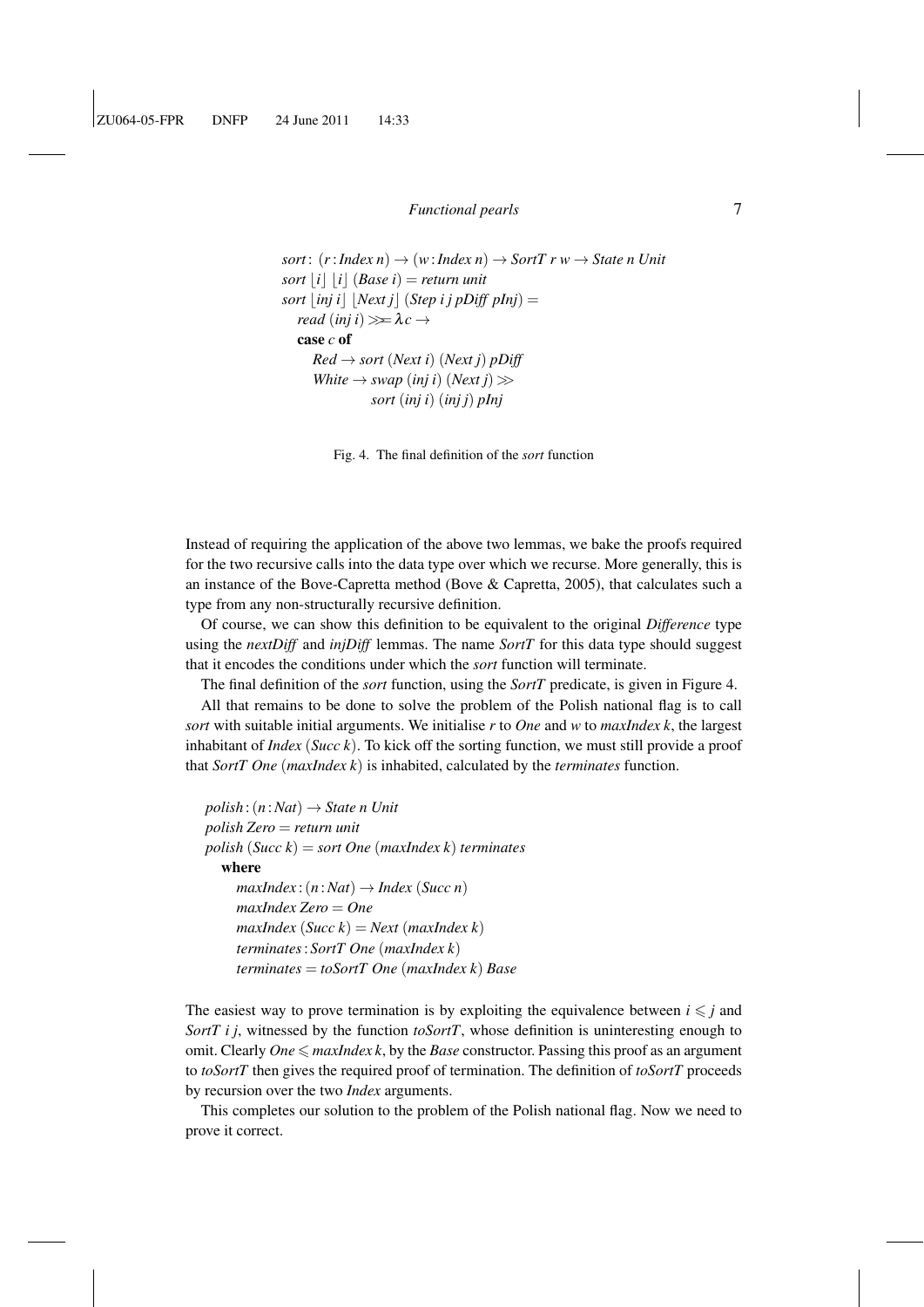#### 6 Verification

With this relatively simple definition, the verification turns out to be straightforward. Stepping through large proof terms written in type theory can be rather tedious and hence we will not do so. Instead this section outlines the key definitions and lemmas, and sketches their proofs.

Many of the proofs rely on the following two lemmas:

 $\{a \times b \}$  *lookupUpdated*:  $(p : Pebble)$   $(i : Index n)$   $(bs : Buckets n) \rightarrow (update i p bs ! i) \equiv p$ *swapPreservation* : (*i*:*Index n*) (*x y* : *Index n*) (*bs*: *Buckets n*)  $\rightarrow$  *i*  $\not\equiv$  *x*  $\rightarrow$  *i*  $\not\equiv$  *y*  $\rightarrow$ *exec* (*swap*  $x y$ ) *bs*  $! i \equiv bs ! i$ 

These two properties state that the operation *update i p bs* modifies bucket number *i*, overwriting the previous pebble to *p*, but leaves all other buckets unchanged. Recall that the (!) operator looks up the pebble stored at a particular index.

We continue by formalizing the invariant stated at the beginning of Section 3. We define the following property on two indices and an array of buckets:

```
Invariant : (r w: Index n) \rightarrow Buckets n \rightarrow SetInvariant r w bs = (\forall i \rightarrow i < r \rightarrow (bs : i) \equiv Red) \land (\forall i \rightarrow w < i \rightarrow (bs : i) \equiv White)
```
This property states that all buckets to the left of the index *r* contain red pebbles and all buckets to the right of the index *w* contain white pebbles. The key statement we prove is the following:

*sortInv*: *Invariant r w bs*  $\rightarrow \exists m$  : (*Index n*), *Invariant m m* (*exec* (*sort r w d*) *bs*)

In words, it says that if the above invariant holds initially for some array of buckets *bs*, the invariant still holds after executing our *sort* function. Furthermore, there is a single bucket *m* that separates the red pebbles from the white pebbles.

To prove this statement, we need to identify three separate cases.

Base case In the base case, *r* and *w* are equal. The *sort* function does not perform any further computation and we can trivially re-establish that the invariant holds.

- No swap If the pebble in bucket *r* is red, the algorithm increments *r* and recurses. To re-establish the invariant, we need to prove that for every index *i* such that  $i < r + 1$ the pebble in bucket number *i* is red. After defining a suitable view on the *Index* data type (McBride & McKinna, 2004), we can distinguish two cases:
	- if  $i \equiv r$ , we have just established that the pebble in this bucket is red;
	- otherwise  $i < r$  and we can apply our assumption.
- Swap If the pebble in bucket *r* is white, the algorithm swaps two pebbles, decrements *w*, and recurses. This is the only tricky case. To re-establish our invariant we need to show that:
	- the pebbles in the buckets numbered from *One* to *r* are all red after the swap. This follows from our assumption, together with the *swapPreservation* lemma.
	- the pebbles in buckets numbered from *w*−1 onwards are all white. This case closely mimics the branch in which no swap occurred. Using our induction hypothesis and the *swapPreservation* lemma, we know that all pebbles in buckets from *w* onwards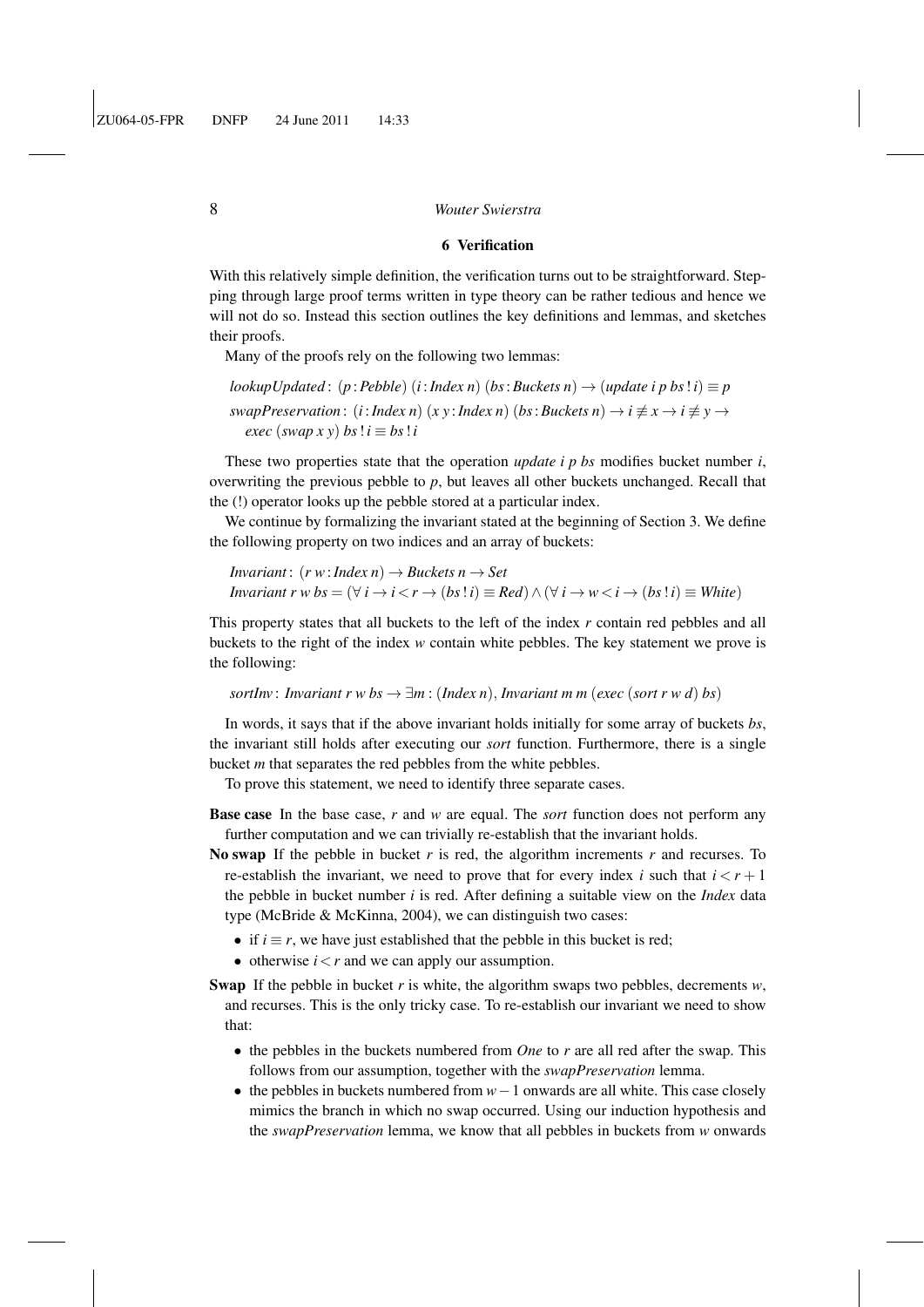are white. After executing the swap, we also know that the bucket numbered *w*−1 has a white pebble, and hence our invariant still holds.

Finally, we use this lemma to establish our main result:

*correctness*: ∃*m* : *Index n*, *Invariant m m* (*exec polish bs*)

To complete this proof, we use the fact that the *sort* function respects our *Invariant*. All that remains to be done is to show that the invariant is trivially true for the initial call to the *sort* function.

# 7 Discussion

Non-functional requirements Although this proves that the solution is functionally correct, we have not verified the non-functional requirements. One way to do so is to make a deeper embedding of the language used to program the mini-computer. For instance, we could define the following data type that captures the instructions that may be issued to a mini-computer responsible for sorting *n* buckets:

data *Instr* (*n* :*Nat*) (*a* : *Set*): *Set* where *Return* : *a* → *Instr n a*  $Swap: Index\ n \rightarrow Index\ n \rightarrow Insert\ na \rightarrow Insert\ na$  $Read: Index\ n \rightarrow (Pebble \rightarrow Insert\ n\ a) \rightarrow Insert\ n\ a$ 

It is easy to show that *Instr n* is a monad. Instead of writing programs in the *State* monad that we have done up till now, we could redefine *read* and *swap* to create instructions of this *Instr* type. This has one important advantage: it becomes possible to inspect the instructions for the mini-computer that our *polish* function generates. In particular, we can establish a bound on the maximum number of *Read* operations of any set of instructions:

 $reads: \forall \{a \ n\} \rightarrow$  *Instrs n a*  $\rightarrow$  *Nat reads* (*Return x*) = 0 *reads* (*Swap i j p*) = *reads p reads* (*Read c p*) = *Succ* (*max* (*reads* (*p Red*)) (*reads* (*p White*)))

Given these definitions, we can prove the following statement of our *polish* function:

*nonFunctional* : (*reads* (*polish n*))  $\leq n$ 

The proof follows immediately from a more general lemma, stating that the *sort* function performs at most *w*−*r* read operations. The proof of this statement is done by straightforward induction over the *SortT* data type.

Of course, this does not show that our program uses only a constant amount of memory. Perhaps a similar technique could make explicit which Agda values (and in particular the two indices *r* and *w*) need to be allocated by the mini-computer.

Two colours or three? There is still some work to be done to verify the problem of the Dutch National Flag. The good news is that the *structure* of the algorithm is almost identical. Specifically, we can use the same termination argument: in every step of the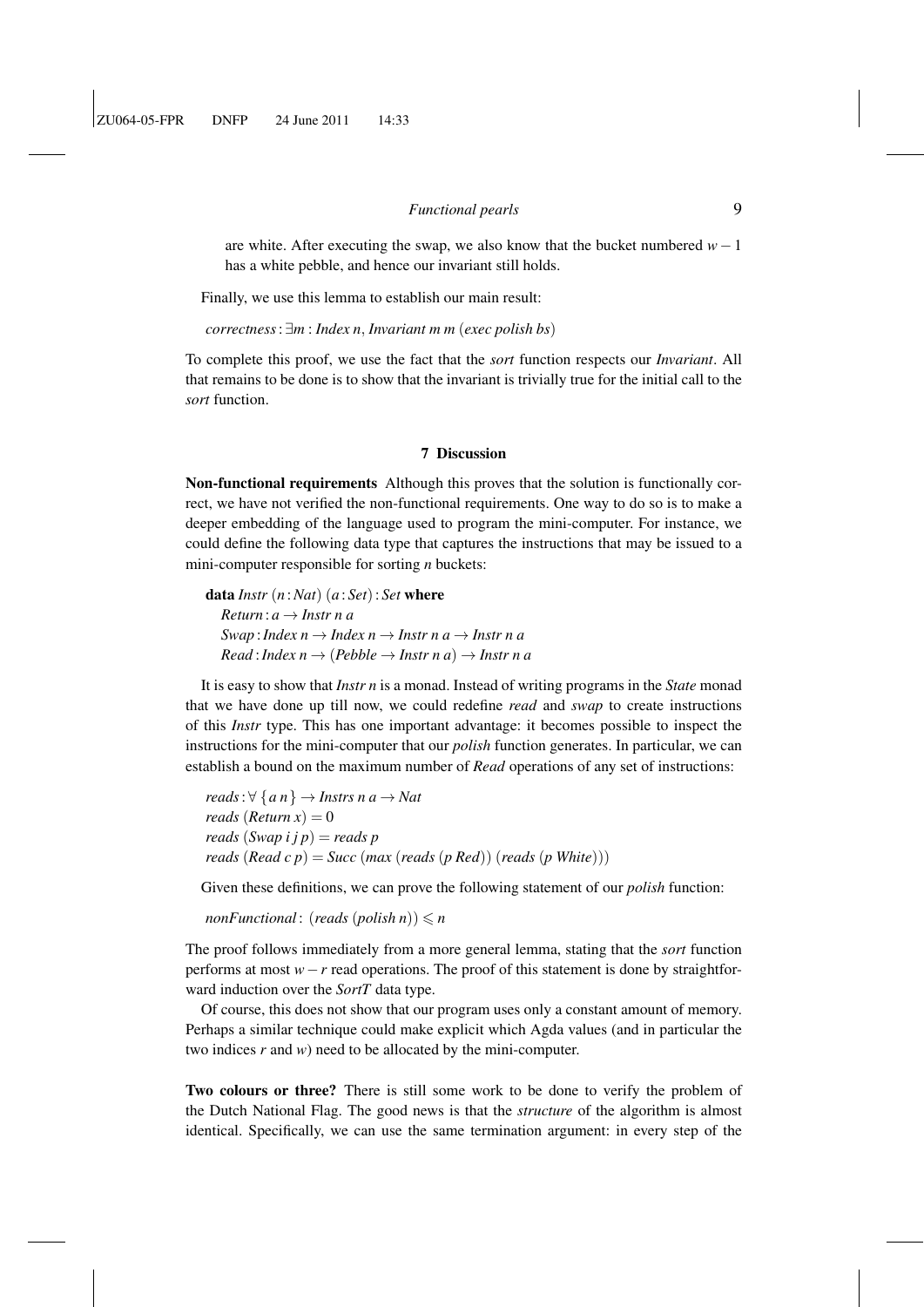algorithm the difference between two indices decreases. With three colours, one choice of type for the *sort* function is:

 $sort: (r \le b : Index\ n) \rightarrow r \le w \rightarrow SortT \le b \rightarrow State\ n\ Unit$ 

With this choice, we divide the buckets into four distinct zones: those buckets known to store red pebbles; those buckets known to store white pebbles; those buckets storing a pebble of undetermined colour; and those buckets storing blue pebbles. In each iteration, we ensure that the number of buckets storing pebbles of undetermend colour decreases by performing induction on *SortT w b*. We can define the invariant our *sort* function maintains:

*Invariant* :  $(r w b : Index n) \rightarrow Buckets n \rightarrow Set$ *Invariant r w b bs*  $=$  $(\forall i \rightarrow i \lt r \rightarrow (bs : i) \equiv Red)$  $∧$  ( $∀$  *i*  $→$  *r*  $≤$  *i*  $→$  *i*  $≤$  *w*  $→$  (*bs*!*i*)  $\equiv$  *White*)  $∧ (∀ i → b < i → (bs | i) \equiv Blue)$ 

The proof that the *sort* function for three colours maintains this invariant is much longer than the proof for two colours. The only real change is that the number of cases grows from two to three—but in every branch we also need to establish three conjuncts instead of two. As a result, the proof is considerably longer, even if it is not much more complex.

Related work The Problem of the Dutch National Flag is also covered as one of the final examples in *Programming in Martin-Löf's Type Theory* (Nordstrom *et al.*, 1990). The program presented there is a bit different from Dijkstra's original solution: it does not use an in-place algorithm that swaps pebbles as necessary, but instead solves the problem using bucket sort. While this does produce correctly sorted results, the solution presented here is perhaps truer to Dijkstra's original.

#### *Acknowledgements*

I would like to thank Edwin Brady, Jeremy Gibbons, Andres Löh, James McKinna, Ulf Norell, and the anonymous reviewers for their valuable feedback on earlier versions of this paper.

#### References

- Bove, Ana, & Capretta, Venanzio. (2005). Modelling general recursion in type theory. *Mathematical Structures in Computer Science*, 15(04), 671–708.
- Bove, Ana, & Dybjer, Peter. (2008). Dependent types at work. *Summer School on Language Engineering and Rigorous Software Development*.
- Brady, Edwin. (2011). Idris—systems programming meets full dependent types. *Plpv'11: Proceedings of the 2011 ACM SIGPLAN Workshop on Programming Languages meets Programming Verification*.
- Dijkstra, Edsger W. (1976). *A discipline of programming*. Prentice-Hall, Inc.
- McBride, Conor. (2004). Epigram: Practical programming with dependent types. *Pages 130–170 of:* Vene, Varmo, & Uustalu, Tarmo (eds), *Advanced Functional Programming*. LNCS-Tutorial, vol. 3622. Springer-Verlag.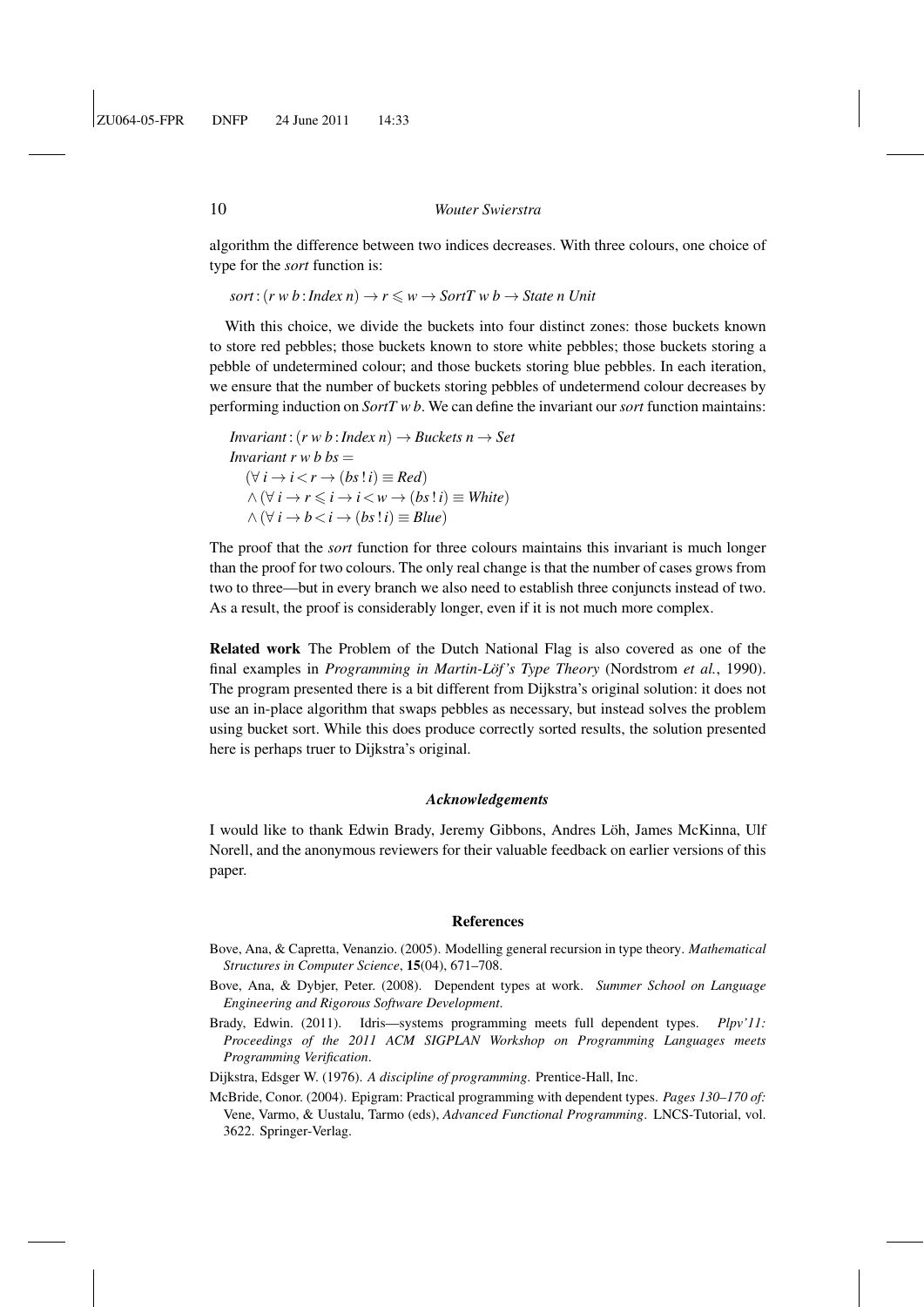- McBride, Conor, & McKinna, James. (2004). The view from the left. *Journal of Functional Programming*, 14(1).
- Nordstrom, Bengt, Petersson, Kent, & Smith, Jan M. (1990). *Programming in Martin-Lof 's type ¨ theory: An introduction*. Oxford University Press.
- Norell, Ulf. (2007). *Towards a practical programming language based on dependent type theory*. Ph.D. thesis, Chalmers University of Technology.
- Norell, Ulf. (2008). Dependently typed programming in Agda. *Pages 230–266 of:* Koopman, Pieter, Plasmeijer, Rinus, & Swierstra, Doaitse (eds), *Advanced Functional Programming*. LNCS-Tutorial, vol. 5832. Springer-Verlag.
- Oury, Nicolas, & Swierstra, Wouter. (2008). The power of Pi. *ICFP '08: Proceedings of the Thirteenth ACM SIGPLAN International Conference on Functional Programming*.
- Peyton Jones, Simon (ed). (2003). *Haskell 98 language and libraries: The revised report*. Cambridge University Press.
- Swierstra, Wouter. (2008). *A functional specification of effects*. Ph.D. thesis, University of Nottingham.